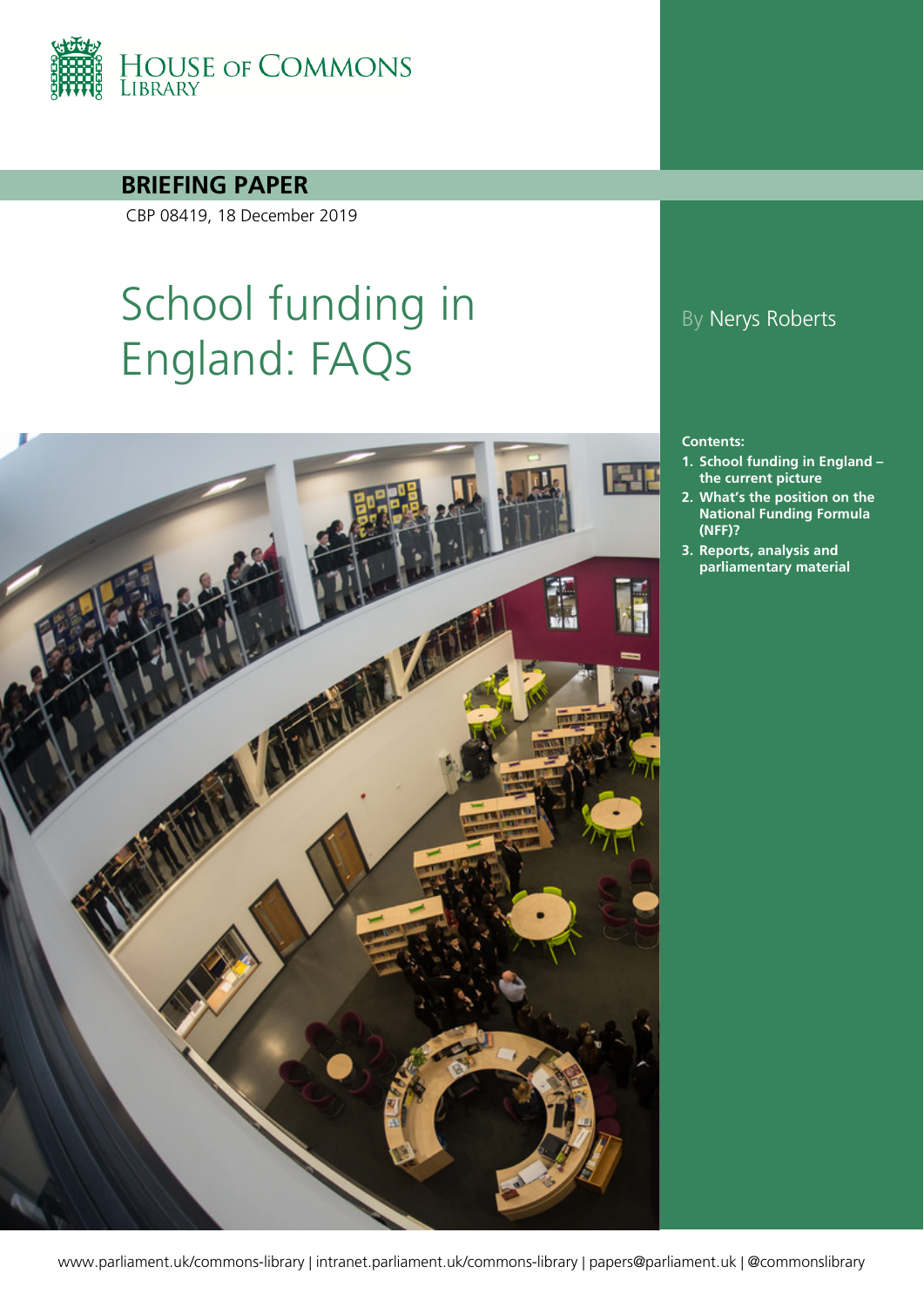## **Contents**

| 3<br><b>Summary</b>   |                                                                                                                                     |                      |
|-----------------------|-------------------------------------------------------------------------------------------------------------------------------------|----------------------|
| 1 <sub>1</sub><br>1.1 | School funding in England – the current picture<br>What additional funding has been promised?                                       | 6<br>6               |
|                       | Commentary on the summer 2019 funding commitments<br>What will the funding be used for?                                             | 6<br>8               |
| 1.2                   | Which schools and areas will benefit most from the announced<br>funding?                                                            | 8                    |
|                       | Notional, provisional NFF allocations for 2020-21<br>Education Policy Institute analysis                                            | 8<br>9               |
|                       | Other school funding data                                                                                                           | 9                    |
| 1.3                   | What is happening on teachers' pay and pensions?                                                                                    | 9<br>9               |
|                       | The 2019-20 teacher pay award<br>Funding for teachers' pay awards                                                                   | 10                   |
|                       | Higher starting salaries for new teachers                                                                                           | 10                   |
|                       | Teachers' Pension Scheme costs                                                                                                      | 11                   |
| 1.4                   | What's happening with special educational needs funding?                                                                            | 11                   |
| 2.                    | What's the position on the National Funding Formula                                                                                 |                      |
| 2.1                   | (NFF)?<br>Background to the NFF                                                                                                     | 13<br>13             |
| 2.2                   | When will the schools NFF be fully implemented?<br>A soft formula and the continuing role of local authorities                      | 13<br>13             |
|                       | The move to a hard formula                                                                                                          | 13                   |
| 2.3                   | How is SEND funding calculated?                                                                                                     | 13                   |
| 3.<br>3.1<br>3.2      | Reports, analysis and parliamentary material<br>Reports and analysis<br>Parliamentary material<br>Statements and DfE press releases | 15<br>15<br>15<br>15 |

Cover page image copyright: [Official Opening of St Paul's Catholic School in Leicester](https://www.flickr.com/photos/catholicism/16468633404/in/photolist-r6h3Xf-rKGV8L-s39HAw-rKFDJu-r6u43R-rKEfYG-nsTGgs-ad7xgp-9e4gXq-9uEcAJ-qrJGXJ-eepbm-6rcN13-5i9SLE-7Dkdgq-tQX4oR-mr81Y3-4kudXv-9H4VtM-gXHe1d-6Ya6wF-otXYGN-6HPwgi-7oBZwz-8eCKgN-sry38Y-6y4D85-rUtJdM-dZgc3Q-7ZMFCk-9u1Hrn-k7hLbk-87RBa8-dtZLj9-uyCEXn-a2NMC9-5RpyJF-e7gFa-4gEeri-9F5f4s-8RCnVm-pNdKo8-e5xi47-9VpaoU-9UGjcG-5qQmNL-89TAR6-dEuSpJ-quL4iA-fYs8c) by [Catholic Church England.](https://www.flickr.com/photos/catholicism/) Licensed under [CC BY 2.0](https://creativecommons.org/licenses/by-nc-sa/2.0/) / image cropped.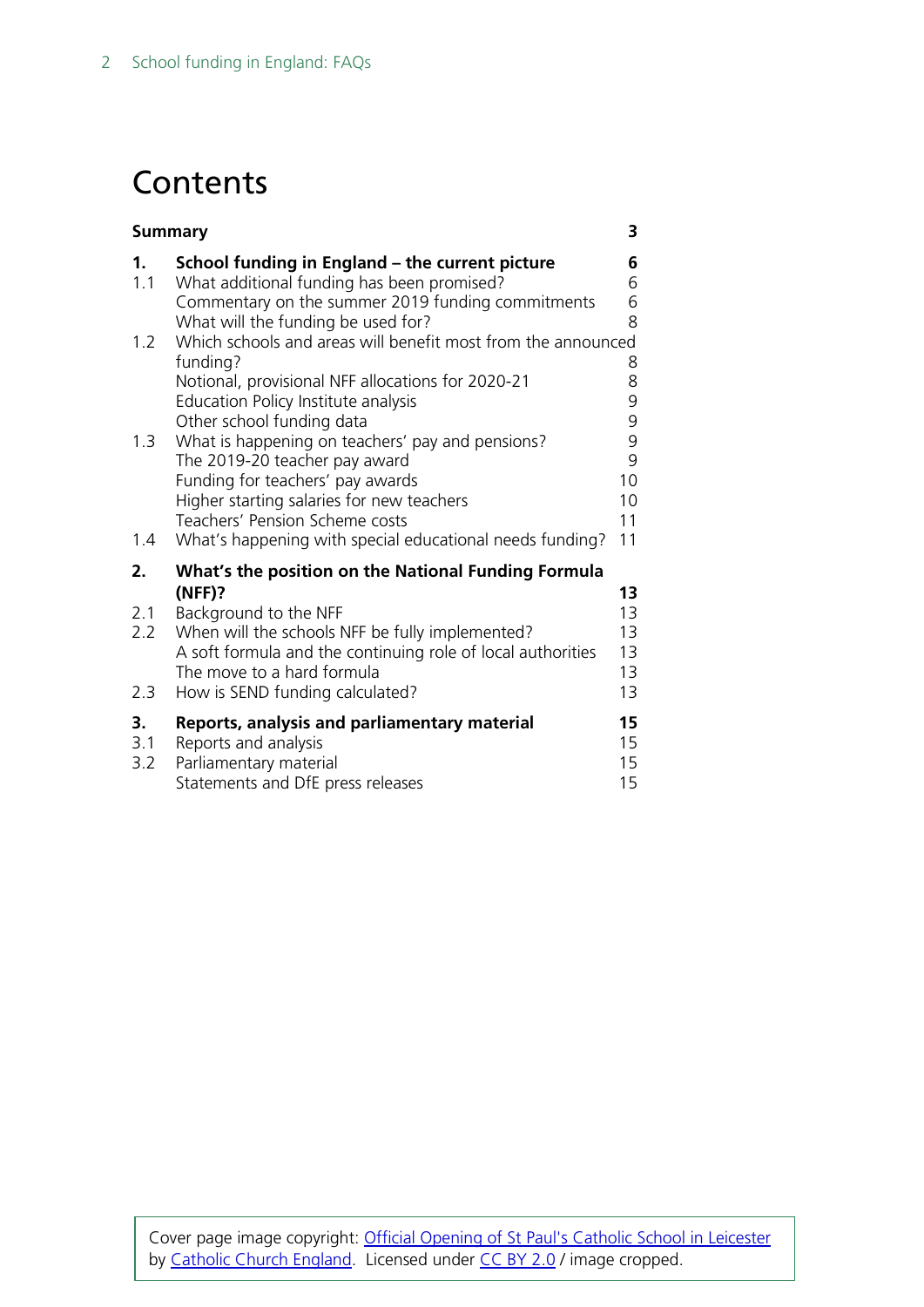## <span id="page-2-0"></span>Summary

#### Scope of briefing paper

This briefing paper gives a short overview of school funding in England. It looks at overall funding levels, funding commitments made in summer 2019, and the implementation of the National Funding Formula (NFF) for schools.

### Overall levels of funding

In recent years, there have been concerns about a squeeze on school funding, in the wider context of increasing pupil numbers and cost pressures. In response, the 2017 Government committed to maintaining core per pupil school revenue funding, in real terms, for 2018-19, and 2019-20. It also said it was helping schools to identify savings. However, concerns remained, particularly around funding for special educational needs and sixth form provision.

#### Summer 2019 school funding announcements: what was promised?

In summer 2019, the 2017 Government announced it would be providing additional funding for 5-16 year olds in schools in 2020-21, 2021-22 and 2022-23. In cash terms, the annual increases were:

- In 2020-21, £2.6 billion (on top of 2019-20 funding).
- $\bullet$  In 2021-22, £2.2 billion (on top of 2020-21 funding).
- In 2022-23, £2.4 billion (on top of 2021-22 funding).

It would also provide around £1.5 billion per year in recognition of additional employers' contributions to teacher pensions, and £400 million in 2020-21 for 16-19 education.

The Conservative Party manifesto for the 2019 General Election also promised just over £100 million per year in additional funding for a secondary arts premium between 2021-22 and 2023-24, and smaller amounts for physical education in each of those years.

#### What will the funding be used for?

The 2017 Government said the summer 2019 funding would be used to:

- Increase the per pupil minimum funding levels attracted by mainstream schools to: £3,750 (in 2020-21) and £4,000 (in 2021- 22) for primary schools, and £5,000 in both years for secondary schools.
- Pay any remaining gains still due under national funding formula (NFF) – so far, gains due have been annually capped.
- Increase the NFF's core factor values by 4%.
- Set a funding floor in the NFF of  $+1.84\%$  in respect of pupil-led funding, per pupil (compared to schools' 2019-20 NFF baselines). This is in line with predicted inflation.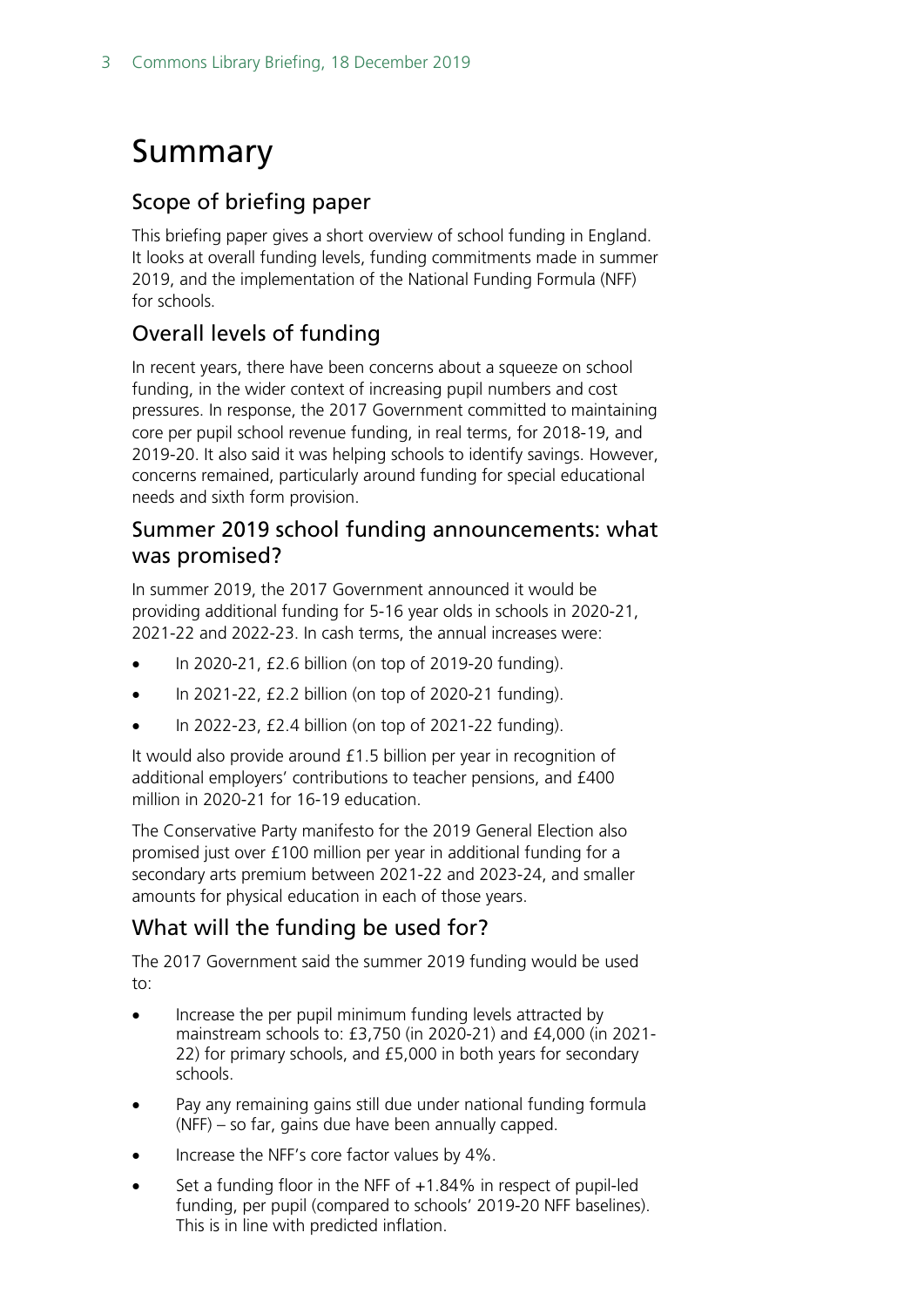• Increase high need funding by £780 million in 2020-21. Largely, this is for complex special educational needs provision.

#### Reaction to the summer 2019 school funding pledges

The schools funding announced in summer 2019 equates to a **real terms increase of £4.4 billion to the schools budget** between 2019- 20 and 2022-23. This excludes the teacher pension funding and the additional amounts pledged in the Conservative Party manifesto.

In September 2019, the Institute for Fiscal Studies (IFS) estimated that this additional funding would equate to a real terms increase in spending of 7.4% per pupil between 2019-20 and 2022-23. It would, the IFS said, come "very close" to reversing the 8% (real terms) cut in total school spending per pupil seen between 2009-10 and 2018-19.

Whilst the additional funding has been welcomed, critics have noted that it won't begin until 2020-21. Others have observed that it may also need to cover significant teacher pay increases and have raised concerns about how the money will be shared out.

#### What is happening with the national funding formulas (NFF) for schools and high needs in 2019- 20 and 2020-21?

Since 2018-19, a new National Funding Formula (NFF) has been used to determine how much mainstream schools attract in core revenue funding. There are separate formulas for sixth form, high need, and early years funding. Pupil Premium (additional money to support disadvantaged children) is also paid via a separate grant.

In 2019-20 and 2020-21, the schools NFF is only being used to work out **notional** allocations for individual schools. These are then aggregated, adjusted and passed to local authorities, who then draw up local funding formulas for onward distribution. This is known as a soft NFF.

One change for 2020-21 is that local authorities will be required to pass on the new minimum funding levels in the NFF to individual schools, via their local funding formula arrangements. The Department for Education has recently consulted on how to implement this change, and on the circumstances in which the requirement could be disapplied.

The 2017 Government said that it remained committed to introducing a hard NFF, but did not set a deadline for this. A hard NFF would largely removing the role of local authorities in distributing core schools funding.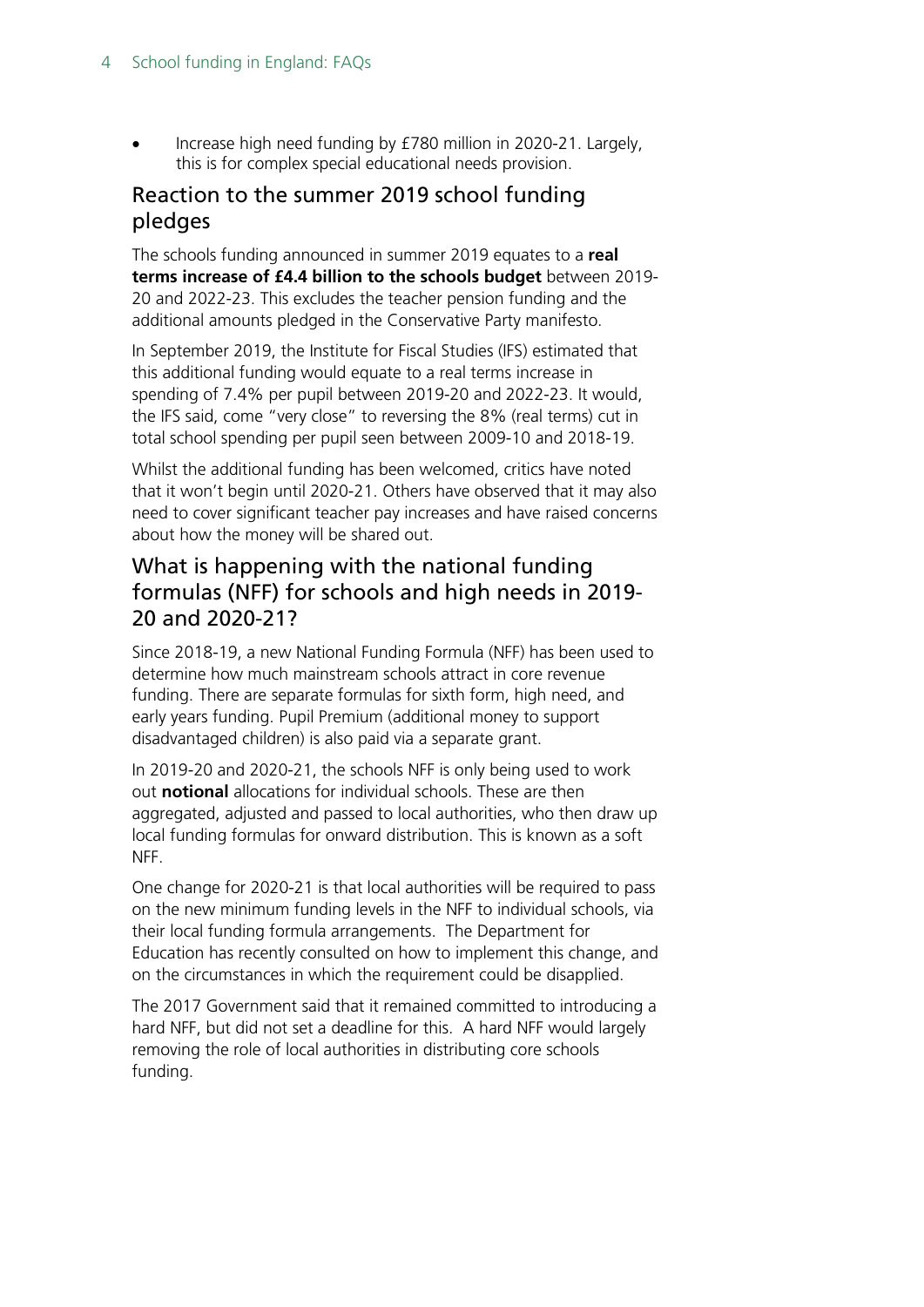#### What impact will the recent funding announcements have on particular individual schools?

The DfE published [notional, provisional NFF](https://www.gov.uk/government/publications/national-funding-formula-tables-for-schools-and-high-needs-2020-to-2021) allocations at school and local authority level, on 11 October 2019.

A House of Commons Library [Insight article](https://commonslibrary.parliament.uk/social-policy/education/provisional-school-funding-2020-21-constituency-and-school-level-data/) provides analysis of these figures, and constituency estimates of the real terms change in per pupil NFF allocations in 2020-21 (compared to the 2019-20 notional NFF baseline allocations).

The DfE's October 2019 notional school-level allocations are not what individual schools will actually receive through the NFF in 2020-21; local authorities will retain a degree of flexibility in determining local funding arrangements.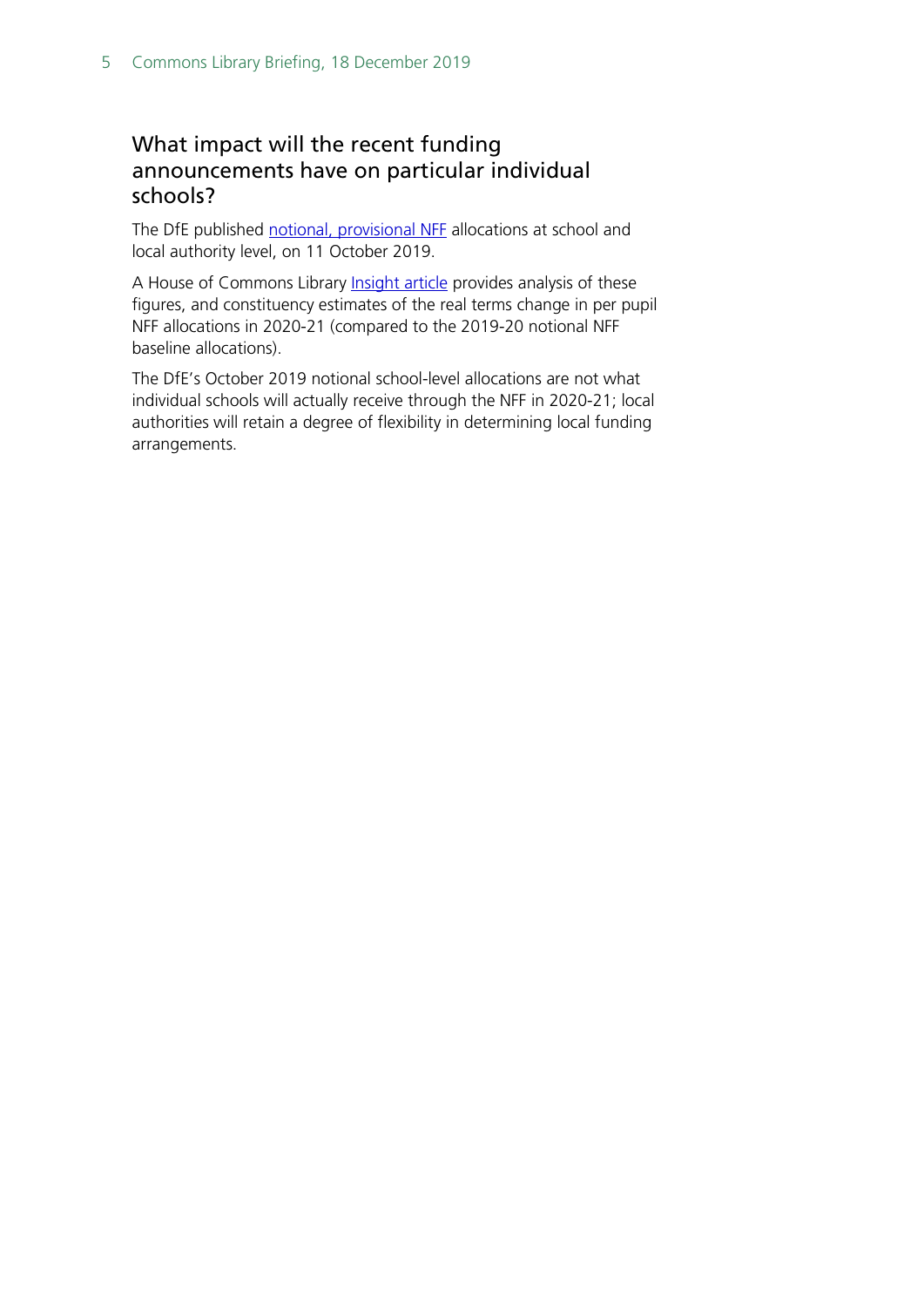## <span id="page-5-0"></span>1. School funding in England – the current picture

## <span id="page-5-1"></span>1.1 What additional funding has been promised?

In summer 2019, the 2017 Government announced it was providing additional funding for 5-16 year olds in schools in 2020-21, 2021-22 and 2022-23. In cash terms, the annual increases are:

- In 2020-21, £2.6 billion (on top of 2019-20 funding).
- In 2021-22, £2.2 billion (on top of 2020-21 funding).
- In 2022-23, £2.4 billion (on top of 2021-22 funding).

It would also provide £400 million in 2020-21 for further education, including £190 million to increase core funding for 16 to 19-year-olds, and targeted funding for other purposes.<sup>[1](#page-5-3)</sup> It further promised around £1.5 billion per year in recognition of additional employers' contributions to teacher pensions due from September 2019.

The Conservative Party manifesto for the 2019 General Election additionally pledged just over £100 million per year in funding for a secondary arts premium between 2021-22 and 2023-24, and smaller additional amounts for physical education over the same period.

#### <span id="page-5-2"></span>Commentary on the summer 2019 funding commitments

The schools funding announced in summer 2019 equates to a **real terms increase of £4.4 billion to the schools budget** between 2019- [2](#page-5-4)0 and 2022-23.<sup>2</sup> This excludes the additional teacher pension funding and the extra funding announced in the Conservative Party manifesto.

Following the summer 2019 announcements, the Institute for Fiscal Studies (IFS) estimated that that the additional school funding would equate to a real terms increase in spending of 7.4% per pupil, between 2019-20 and 2022-23 (2019-20 prices). They suggested that the additional funding would come "very close" to reversing the 8% (real terms) cut in total school spending per pupil seen between 2009-10 and 2018-19.[3](#page-5-5)

However, the IFS also noted:

Whilst the planned increases in school spending per pupil represent a clear turnaround as compared with recent trends, these plans would still leave school spending per pupil at about the same level in 2022–23 as it was 13 years earlier. This represents a significant squeeze on school resources as compared

<span id="page-5-3"></span><sup>&</sup>lt;sup>1</sup> HM Treasury news story, ['Chancellor announces £400 million investment for 16-19](https://www.gov.uk/government/news/chancellor-announces-400-million-investment-for-16-19-year-olds-education) vear olds' education', 31 August 2019.

<span id="page-5-5"></span><span id="page-5-4"></span><sup>&</sup>lt;sup>2</sup> 2019-20 prices, using HM Treasury's June 2019 GDP deflators.<br><sup>3</sup> Institute for Fiscal Studies, [2019 annual report on education spending in England,](https://www.ifs.org.uk/publications/14369) 19 September 2019, pp53-4.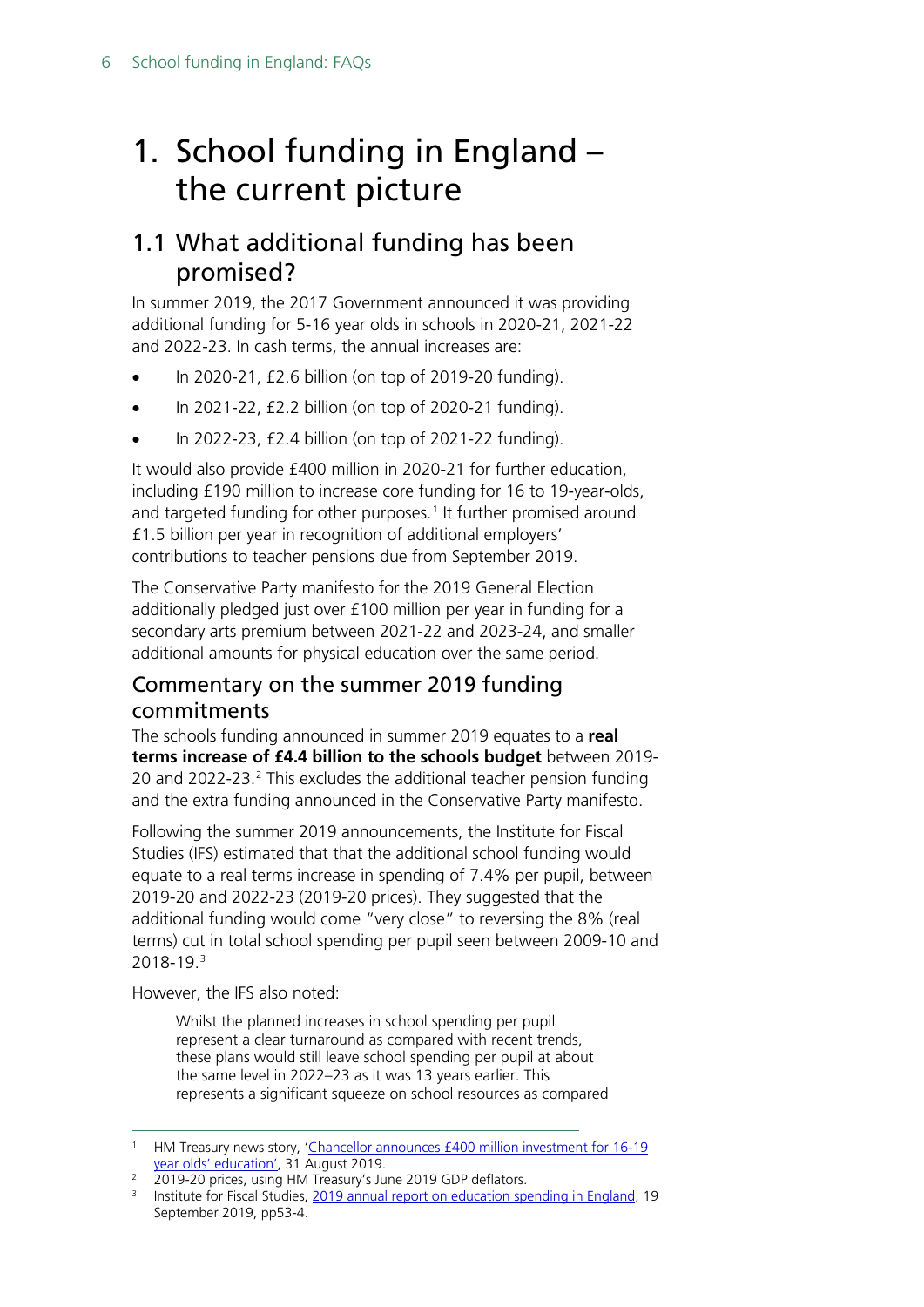with recent history. The previous lowest growth over a 13-year period was 18% for secondary schools between 1987–88 and 2000–01 (see Figure 3.2). This highlights a long-run historical pattern whereby spending per pupil alternates between large rises (late 1980s, 2000s, early 2020s) and periods of retrenchment (late 1970s, early 1980s, 1990s).[4](#page-6-0)

Speaking in response to Gavin Williamson's speech at the Conservative Party annual conference on 30 September 2019, Paul Whiteman, General Secretary of the National Association of Head Teachers (NAHT) said that the Government had delivered a "significant amount" but that it was still insufficient:

Paul Whiteman, general secretary of school leaders' union NAHT, said: "I am pleased that the government eventually accepted that new money for education is needed. A year ago they were denying that the funding crisis was real. They have delivered a significant amount. But when you analyse the figures behind the headline promise, as the IFS has done for example, there will still be no real terms funding growth in per pupil funding from 2009/10 to 2022/23. That's a funding freeze that's lasted for thirteen years.

"Schools won't receive a penny until next year. In the meantime, their budgets are still at breaking point and they are struggling to make ends meet. There are also some obvious gaps in what's been promised. Early years, SEND and sixth form education are all areas of concern for us.

"The government now has ambitious plans for Further Education. The £120m mentioned today [at the Conference] is a reannouncement of money pledged in the Spending Review. We have campaigned alongside other organisations for the 16-19 funding rate to be raised to £4,760 per student. It will be difficult to achieve what has been promised when the funding announced lags so significantly behind what's needed."<sup>[5](#page-6-1)</sup>

The National Education Union (NEU) said the announcements represented a "major shift in Government policy on school funding" and that the sums announced in respect of "primary and secondary schools, SEND, 16-19 education and teacher pay go some way towards closing the gap, but are still significantly short of what is required". The NEU also said that the Government was "clearly seeking to favour some schools more than others.<sup>"[6](#page-6-2)</sup>

Responding to the 4 September Spending Round 2019 announcements, the Association of School and College Leaders said:

The investment promised by the government is significant and it will be welcomed by schools and colleges after the damage done by years of austerity. But it should be noted that even with this additional funding there will still be a shortfall.

Analysis by the Education Policy Institute shows some schools are unlikely to see a full reversal of cuts, additional funding for pupils with high needs is short of what is required, and the spending

<span id="page-6-0"></span> <sup>4</sup> Institute for Fiscal Studies, [2019 annual report on education spending in England,](https://www.ifs.org.uk/publications/14369) 19 September 2019, p54.

<span id="page-6-1"></span><sup>5</sup> National Association of Head Teachers press release, ['NAHT responds to Gavin](https://www.naht.org.uk/news-and-opinion/press-room/naht-responds-to-gavin-williamson-speech-at-conservative-party-conference/)  [Williamson speech at Conservative Party Conference',](https://www.naht.org.uk/news-and-opinion/press-room/naht-responds-to-gavin-williamson-speech-at-conservative-party-conference/) 30 September 2019.

<span id="page-6-2"></span><sup>6</sup> National Education Union press release, ['Spending Review',](https://neu.org.uk/press-releases/spending-review) 3 September 2019.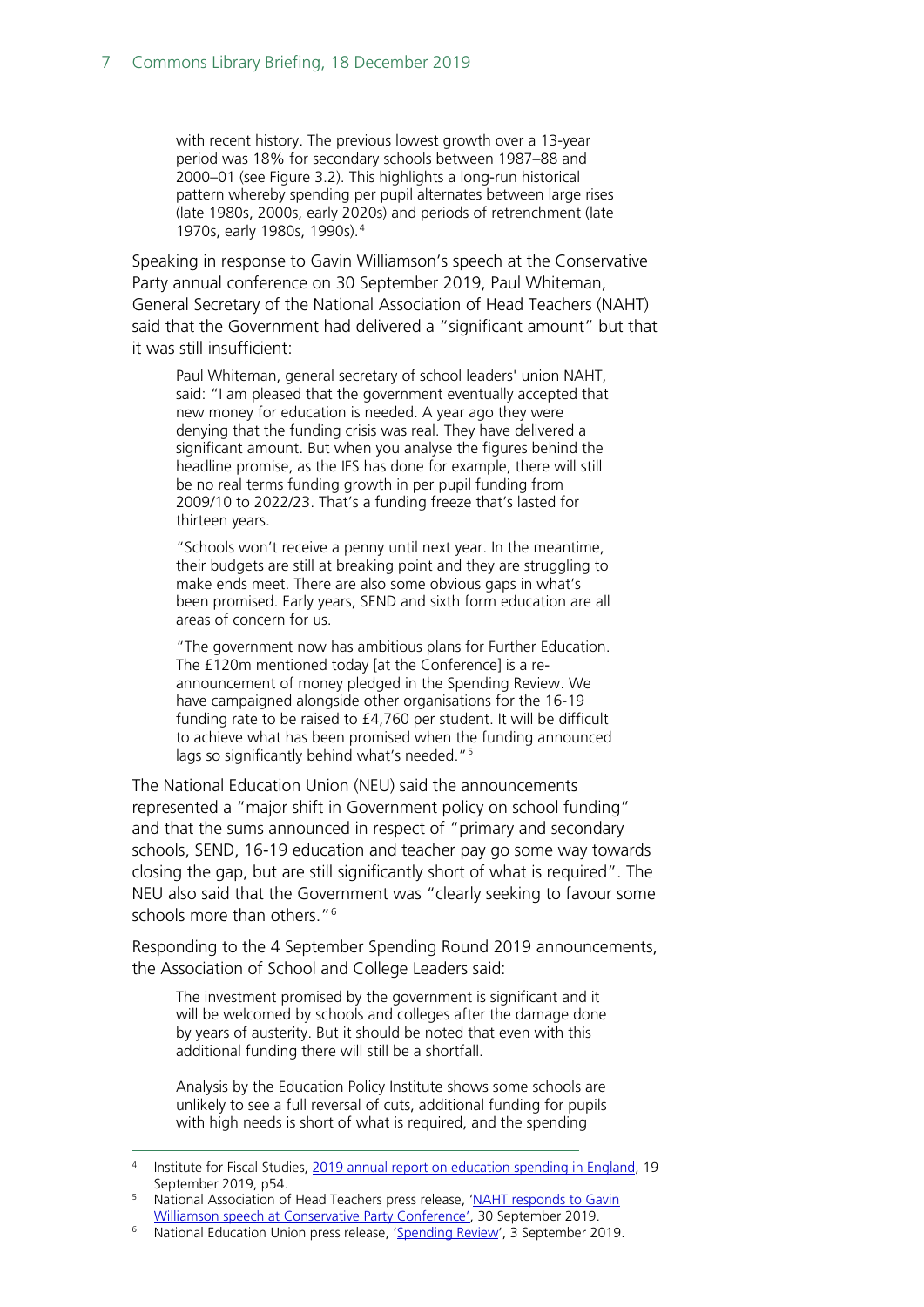plans only repair a quarter of the cuts experienced in 16-19 education since 2011[.1](https://www.ascl.org.uk/News/Our-news-and-press-releases/ASCL-comment-on-spending-round-the-job-is-not-done#fn1) In addition, the extra funding will provide no immediate relief to schools and colleges because it will not be introduced until 2020/21. And the spending plans for 16-19 education cover only one year and will therefore mean continued uncertainty for colleges and sixth forms.

The extra funding is a major step forward and a vindication of the campaign which has got us to this point, but the job is not done on education funding. We will continue to talk constructively with the government about the settlement with the aim of ensuring that every school and college is properly resourced.<sup>[7](#page-7-3)</sup>

#### <span id="page-7-0"></span>What will the funding be used for?

The 2017 Government said the funding announced in summer 2019 funding would be used to:

- Increase the per pupil minimum funding levels attracted by mainstream schools: £3,750 (in 2020-21) and £4,000 (in 2021-22) for primary schools, and £5,000 in both years for secondary schools.
- Pay any remaining gains due under the national funding formula (NFF) – so far, gains due have been capped.
- Increase the NFF's core factor values by 4%.
- Set a funding floor in the NFF of +1.84% (compared to schools' 2019-20 NFF baselines). The funding floor works to provide a minimum cash uplift to a school's per pupil, pupil-led funding; see the box on the right for a short explanation of pupil-led funding.
- Increase high need funding by £780 million in 2020-21. Largely, high need funding is for special educational needs provision.

## <span id="page-7-1"></span>1.2 Which schools and areas will benefit most from the announced funding?

<span id="page-7-2"></span>Notional, provisional NFF allocations for 2020-21

The DfE published [notional, provisional NFF](https://www.gov.uk/government/publications/national-funding-formula-tables-for-schools-and-high-needs-2020-to-2021) allocations at school and local authority level for 2020-21, in October 2019. This dataset also provides some comparator baseline NFF data for 2019-20.

A House of Commons Library **Insight article** provides analysis of these figures, and constituency-level estimates of the real terms change in per pupil NFF allocations in 2020-21 (compared to the 2019-20 notional NFF allocations).

The DfE's October 2019 notional school-level allocations are not what individual schools will actually receive in core funding in 2020-21. Local authorities will retain a degree of flexibility in determining local funding arrangements. Section 2 of this briefing provides more detailed information on how school funding works.

<span id="page-7-3"></span>Association of School and College Funding, 'ASCL comment on spending round: the [job is not done on education funding',](https://www.ascl.org.uk/News/Our-news-and-press-releases/ASCL-comment-on-spending-round-the-job-is-not-done) 4 September 2019.

#### What is pupil-led funding in the NFF?

**Pupil-led** funding is NFF funding that changes with pupil characteristics and numbers – for example, the basic per pupil amount, and deprivation funding.

The NFF also includes elements of **schoolled** funding. This is funding which doesn't change with pupil numbers and characteristics. For example, all schools attract a fixed lump sum of £114,000 through the NFF in 2020-21.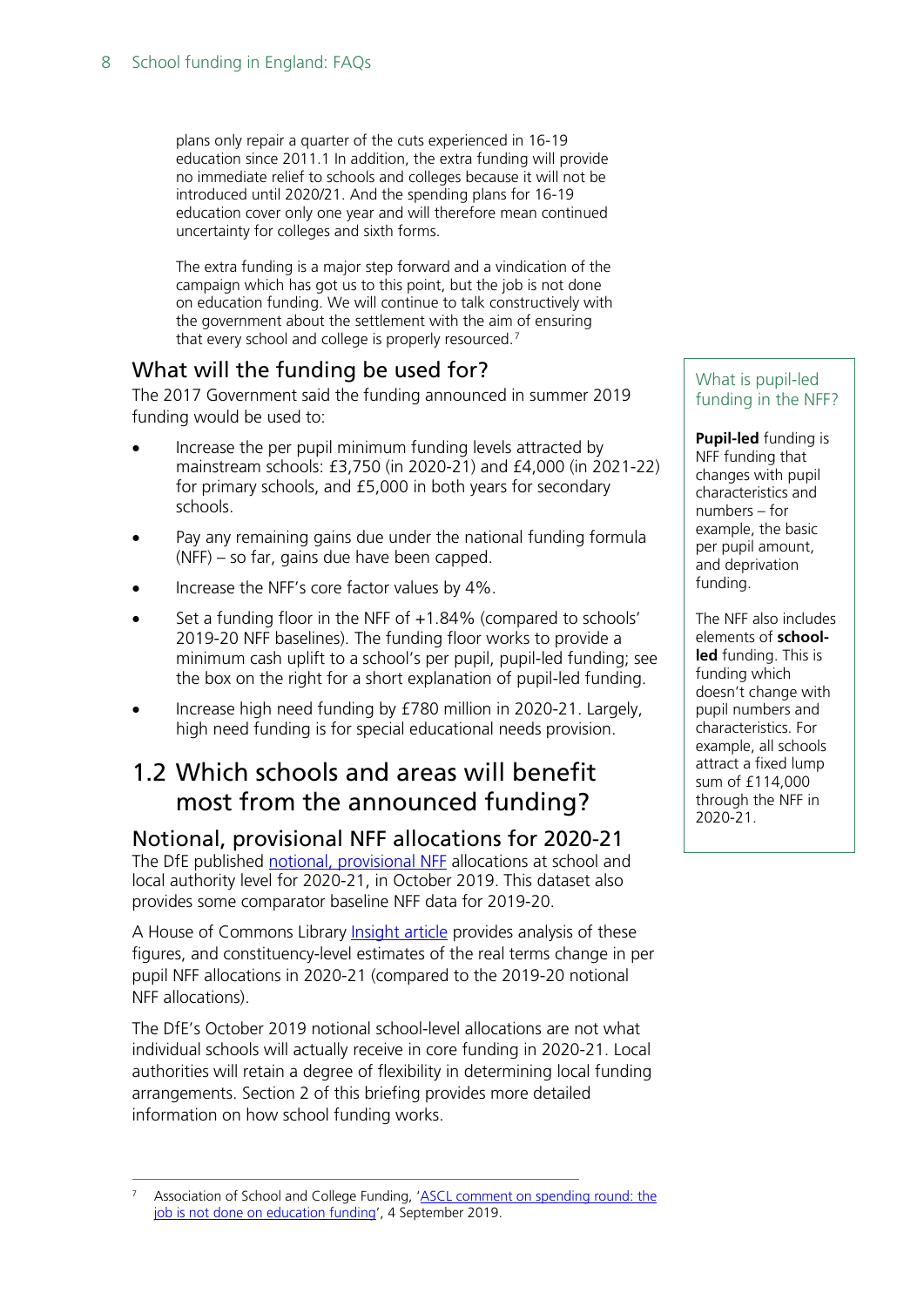#### <span id="page-8-0"></span>Education Policy Institute analysis

In December 2019, the Education Policy Institute (EPI) published analysis <u>[of parties' General Election manifesto pledges on school funding.](https://epi.org.uk/publications-and-research/ge_2019_analysis/)</u> <sup>[8](#page-8-4)</sup> This included some observations on the distributional impacts of funding through the NFF in 2020-21. EPI's observations relate to changes to pupil-led NFF funding, and not total per pupil funding:

Around one in four schools will only see increases in their pupil led funding that are in line with inflation. In London this increases to nine in ten schools. Around £3.2bn of funding will be allocated through formula factors relating to disadvantage, with an additional £2.4bn through the Pupil Premium, targeted towards pupils from low income backgrounds. […] The long-term trend, since the early 2000s, has seen schools with higher proportions of pupils eligible for free school meals receiving the largest increases.

The Conservative government has confirmed its new approach to 'levelling-up' funding so that in in 2020-21 all primary aged pupils receive at least £3,750, and all secondary aged pupils receive at least £5,000, in core funding. In order to meet this commitment, the NFF includes funding of £266m to raise schools to this level if they do not reach it through the other factors alone. Schools that are below these minimum levels are disproportionately serving more affluent communities and have less challenging intakes, since they generally attract less funding through the NFF. So, while all schools will see increases in funding, schools serving less disadvantaged communities are likely to see the biggest gains from recent announcements.<sup>[9](#page-8-5)</sup>

#### <span id="page-8-1"></span>Other school funding data

The Dedicated Schools Grant (DSG) is the main DfE grant in support of schools' budgets. Its largest component – the schools block – is the element affected by the introduction of the NFF. Previous years' DSG allocations can be found online:

Education and Skills Funding Agency (ESFA), Dedicated schools [grant \(DSG\) allocations: 2019 to 2020](https://www.gov.uk/government/publications/dedicated-schools-grant-dsg-2019-to-2020)

The DfE also publishes allocation data at institution level for the Pupil Premium,16 to19 funding and some other separate grants:

- ESFA collection, [Pupil Premium and other school premiums.](https://www.gov.uk/education/pupil-premium-and-other-school-premiums)
- ESFA, [16 to 19 education: funding allocations](https://www.gov.uk/guidance/16-to-19-education-funding-allocations#to-19-revenue-funding-information-for-academic-year-2020-to-2021)

Further background information on 16-19 funding can be found in a linked Library briefing paper:

• [16-19 education funding in England since 2010](https://researchbriefings.parliament.uk/ResearchBriefing/Summary/SN07019)

## <span id="page-8-2"></span>1.3 What is happening on teachers' pay and pensions?

#### <span id="page-8-3"></span>The 2019-20 teacher pay award

Arrangements for teacher pay at maintained schools in England are set out in the annual School Teachers' Pay and Conditions Document

<span id="page-8-4"></span><sup>&</sup>lt;sup>8</sup> Education Policy Institute, General election 2019: An analysis of manifesto plans for [education,](https://epi.org.uk/publications-and-research/ge_2019_analysis/) 6 December 2019.<br>As above, p33.

<span id="page-8-5"></span>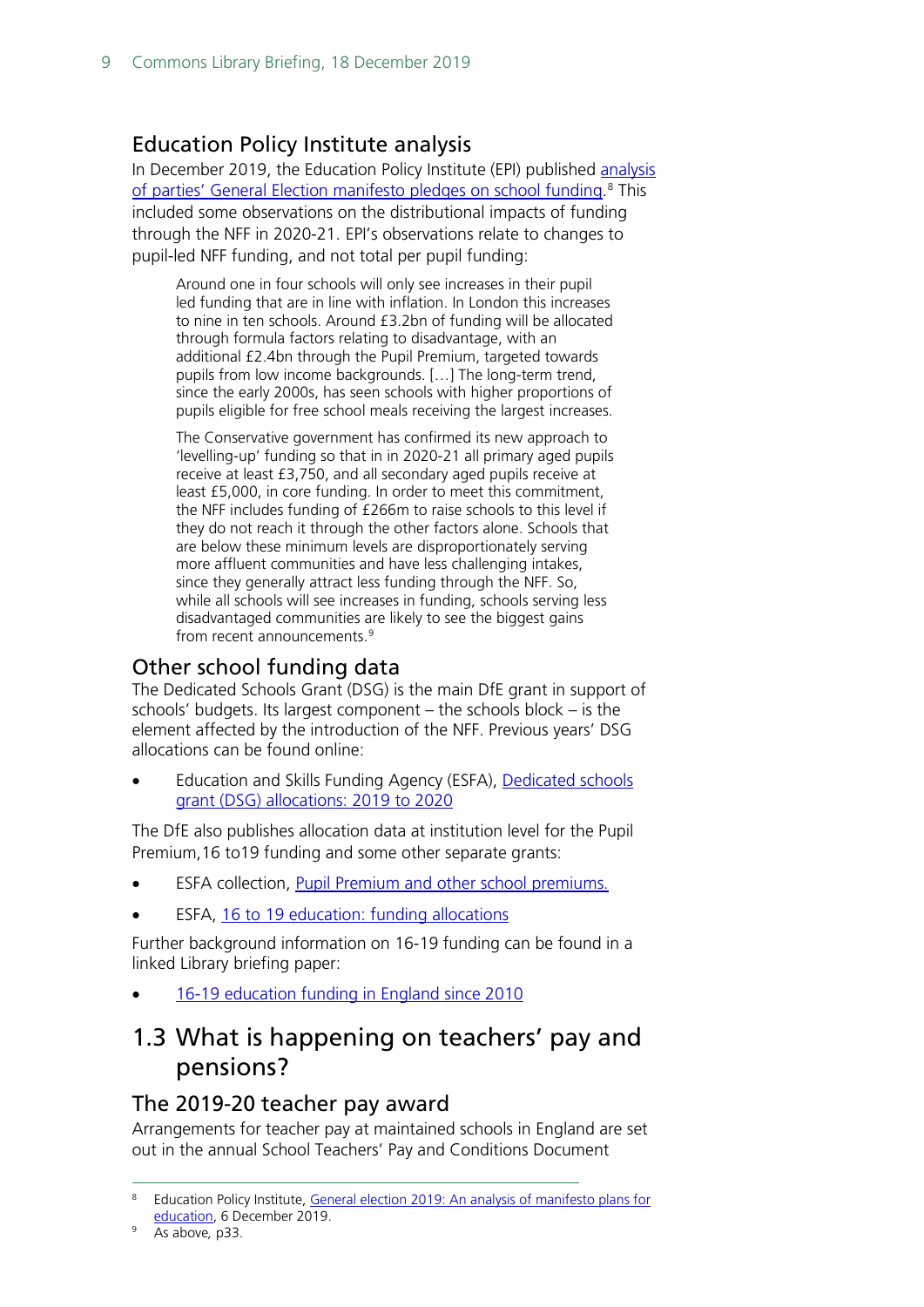(STPCD). The *latest version is for 2019-20*. The STPCD is informed by recommendations made annually by the School Teachers' Review Body.

In 2018-19, the STPCD provided cash uplifts of 3.5% to the main teacher pay range, a 2% increase to the upper pay range, and a 1.5% increase for the leadership pay range.

For 2019-20, the STPCD provides for a cash uplift of 2.75% to the band minimums and maximums of all teacher pay ranges and allowances.

#### <span id="page-9-0"></span>Funding for teachers' pay awards

In a **Statement to Parliament** on 24 July 2018,<sup>[10](#page-9-2)</sup> then-Education Secretary Damian Hinds confirmed the introduction of a new Teachers' Pay Grant. The funding would cover the years 2018-19 (£187 million) and 2019-20 (£321 million).

The money would come from within the existing DfE budget. In relation to 2018-19, the Statement said that the funding would cover "in full, the difference between the 2018-19 pay award and the cost of the 1% award that schools would have anticipated under the previous public sector pay cap".<sup>[11](#page-9-3)</sup>

In response to a PQ of 3 September 2019, Minister Nick Gibb said that the Government was providing "an additional £105 million of funding for schools this year [2019-20]" on top of the £321 million provided through the Teachers' Pay Grant. This was "in recognition of the difference between [the 2.75% award for 2019-20] and the 2% the Department has assessed schools can afford on average nationally.<sup>[12](#page-9-4)</sup>

In [a Statement](https://hansard.parliament.uk/commons/2019-09-03/debates/8A1DC868-C15C-46AF-94EE-7F2363E6D0BC/EducationFunding) provided on 3 September 2019, Education Secretary Gavin Williamson confirmed that the Teachers' Pay Grant would continue to be paid separately in 2020-21. [13](#page-9-5)

#### <span id="page-9-1"></span>Higher starting salaries for new teachers

The 2017 Government said that it planned to raise the starting salary for a newly-qualified classroom teacher outside of London to £30,000 by 2022-23.[14](#page-9-6) This would represent a significant increase on the current classroom teacher main scale pay band minimum: £24,373 in 2019.

It isn't yet clear what might happen to the salaries of those not on the band minimum – for example, teachers and leaders with more years of service, or those on the upper pay scale. In his [remit letter](https://www.gov.uk/government/publications/school-teachers-review-body-strb-remit-letter-for-2020) to the STRB for the 2020-21 pay round, the Education Secretary said he would be making a strong case "for schools to move towards a relatively flatter pay progression structure than is currently typical, alongside significantly higher starting and early career salaries".<sup>[15](#page-9-7)</sup>

<span id="page-9-5"></span><span id="page-9-4"></span>

<span id="page-9-3"></span><span id="page-9-2"></span><sup>&</sup>lt;sup>10</sup> '<u>Teachers update'</u>, Written Statement, HCWS912, 24 July 2018.<br><sup>11</sup> As above.<br><sup>12</sup> <u>PO 282297</u> [Teachers: Pay], 3 September 2019.<br><sup>13</sup> ['Education funding',](https://hansard.parliament.uk/commons/2019-09-03/debates/8A1DC868-C15C-46AF-94EE-7F2363E6D0BC/EducationFunding) Oral Statement, HC Deb 3 September 2019, Vol.664, col 65 onward.

<span id="page-9-6"></span><sup>&</sup>lt;sup>14</sup> 'Department for Education news story, '*£30,000 starting salaries proposed for* [teachers'](https://www.gov.uk/government/news/30000-starting-salaries-proposed-for-teachers), 2 September 2019.

<span id="page-9-7"></span><sup>&</sup>lt;sup>15</sup> [Letter from Gavin Williamson to Dame Patricia Rice,](https://www.gov.uk/government/publications/school-teachers-review-body-strb-remit-letter-for-2020) 18 September 2019, p2.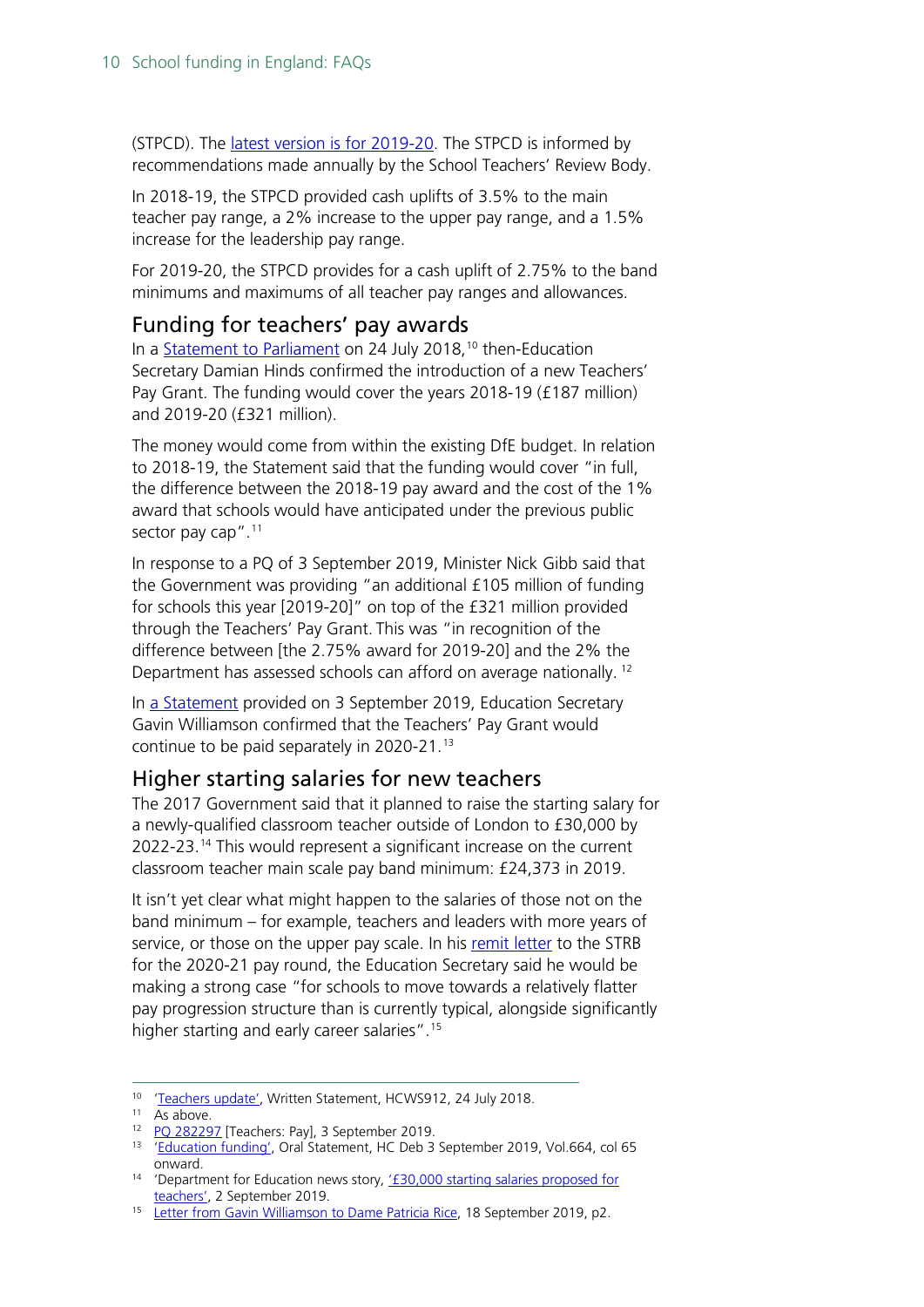In an oral Statement to Parliament on 3 September 2019, he said:

The £14 billion investment announced last week will ensure that pay can be increased for all teachers. Subject to the school teachers' review body process, the investment will make it possible to increase teachers starting salaries by up to £6,000, with the aim of reaching a £30,000 starting salary by 2022-23. This would make starting salaries for teachers among the most competitive in the graduate labour market.<sup>[16](#page-10-2)</sup>

#### <span id="page-10-0"></span>Teachers' Pension Scheme costs

From September 2019, the level of employer contribution to the Teachers' Pension Scheme (TPS) increased from 16.4% to 23.6% of annual pay.[17](#page-10-3)

In April 2019 the DfE confirmed it would "fully fund" the additional teachers' pension contributions state-funded school and college employers need to make in 2019-20. It said it would provide £940 million in funding, but arrangements for future years would be set at the next Spending Review.[18](#page-10-4) In 2019-20, the DfE is funding some of this additional cost from central budgets, with £654 million extra being provided by HM Treasury.

At Spending Round 2019, the 2017 Government confirmed that around £1.5 billion would be made available for the additional pension contributions, in each year from 2020-21 to 2022-23.

The DfE has published [allocations](https://www.gov.uk/government/publications/teachers-pay-grant-allocations-for-2019-to-2020-financial-year) for the Teachers' Pension Employer Contribution Grant in 2019-20. For schools, funding is being calculated on a formulaic basis, taking into account pupil numbers and other factors. There is also a supplementary fund for schools and local authorities.

### <span id="page-10-1"></span>1.4 What's happening with special educational needs funding?

As noted above, the summer 2019 funding commitments promised £780 million extra for high need funding in 2020-21. High need funding is largely for special educational needs (SEND) provision for children and young people.

SEND funding has been an area of particular concern in recent years. The then-Education Committee published a report on school and college funding in July 2019, in the run-up to the expected Spending Review. They concluded:

105. Special educational needs and disability funding is completely inadequate. There is simply not enough money in the system to provide for the scale of demand. Local authorities are expected to face a funding shortfall in excess of £1 billion by 2021. The post–16 sector in particular is having to deal with

<span id="page-10-2"></span><sup>&</sup>lt;sup>16</sup> [Oral Statement: Education Funding,](https://hansard.parliament.uk/Commons/2019-09-03/debates/8A1DC868-C15C-46AF-94EE-7F2363E6D0BC/EducationFunding#contribution-76A6D7A3-DD80-401E-9669-03B7FED8B5FE) HC Deb 3 September 2019, Vol 664, col 65 onward. 17 This is the underlying employer contribution rate, and excludes an administration

<span id="page-10-3"></span>levy of 0.08%.<br><sup>18</sup> Department for Education news story, 'Teachers' Pension Scheme protected to

<span id="page-10-4"></span>[ensure it remains among most lucrative'](https://www.gov.uk/government/news/teachers-pension-scheme-protected-to-ensure-it-remains-among-most-lucrative?utm_source=48af9fcf-2b9f-47db-8d5b-43f86366f6f8&utm_medium=email&utm_campaign=govuk-notifications&utm_content=immediate), 10 April 2019.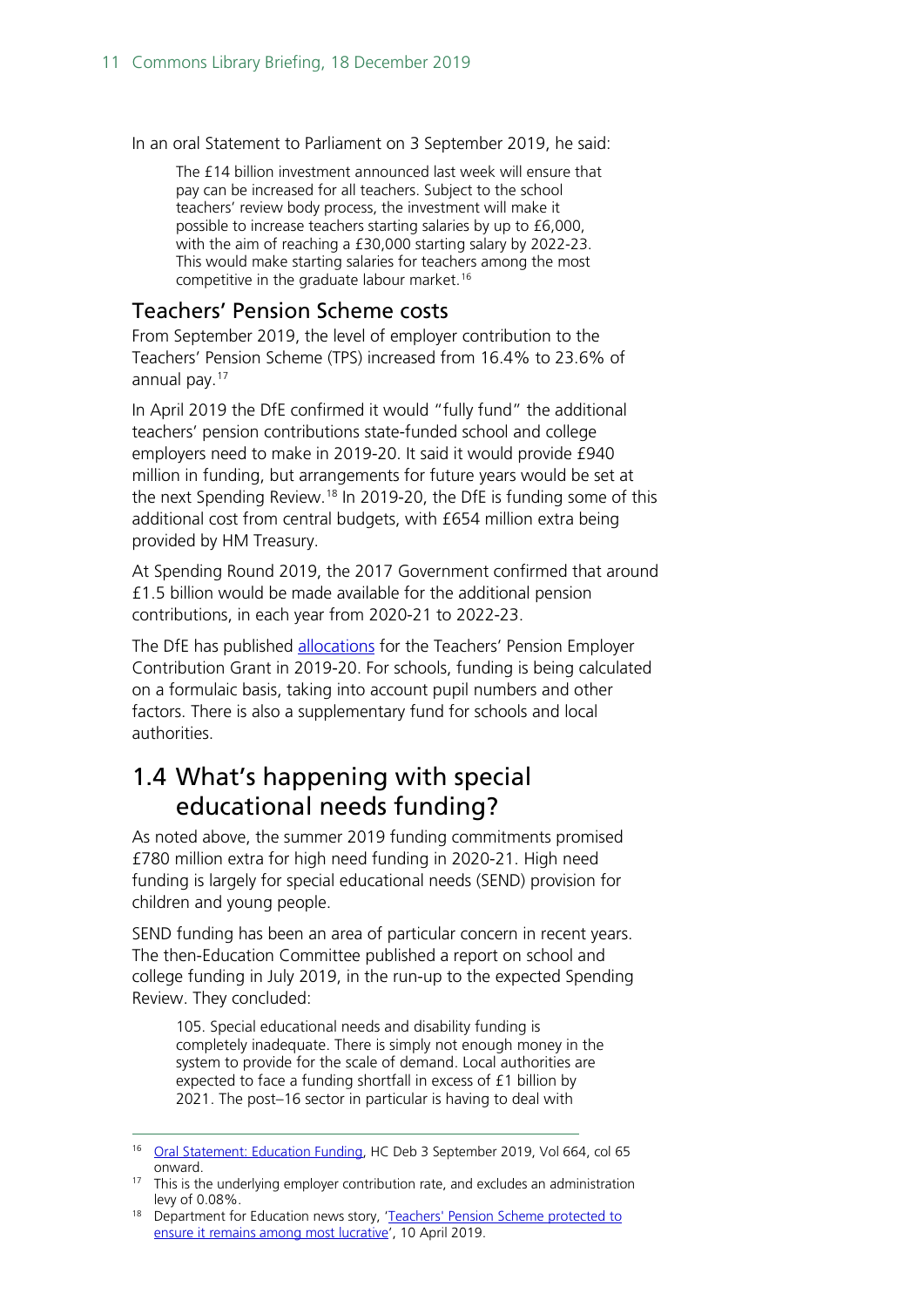significant challenges in the context of enormous funding constraints. This is not sustainable.

106. The Department must make the strongest possible case to the Treasury for sufficient funds to finance the widening highneeds deficit, projected to be over £1 billion by 2021, and address the underlying drivers of spiralling costs at an early stage. The funding uplift must include a thorough assessment of the cost implications of local authorities' duty to maintain an Education, Health and Care Plan up to the age of 25.

107. The Department's assessment of the core school funding uplift requirements must include a thorough analysis of the role that sufficient core school funding plays in facilitating early intervention and avoiding more costly interventions later on.<sup>[19](#page-11-0)</sup>

The [response to the Committee's report](https://www.parliament.uk/documents/commons-committees/Education/Correspondence/19-20/Government-Response-to-committee-tenth-report-of-Session-2017%E2%80%9319-a-ten-year-plan-for-school-and-college-funding-CP-190.pdf) was published in October 2019.

The Committee has also recently published [a report](https://publications.parliament.uk/pa/cm201920/cmselect/cmeduc/20/20.pdf) looking in more detail at the SEND system.<sup>[20](#page-11-1)</sup>

The National Audit Office published [a report](https://www.nao.org.uk/report/support-for-pupils-with-special-educational-needs-and-disabilities/) on support for pupils with SEND in September 2019.<sup>[21](#page-11-2)</sup> This looked at funding and spending in this area up to 2018-19. Key findings included:

- The Department has increased school funding, particularly for high needs, but funding has not kept pace with the rise in the number of pupils. […]
- Local authorities [were...] increasingly overspending their budgets for supporting pupils with high needs. […]
- The main reason why local authorities have overspent their highneeds budgets is that more pupils are attending special schools. […]
- The ways in which the Department and local authorities [were] responding to overspending on high-needs budgets are not making the system sustainable.<sup>[22](#page-11-3)</sup>

The DfE recently held a [call for evidence](https://www.gov.uk/government/consultations/send-and-ap-provision-call-for-evidence) on the practical aspects of the funding system for SEND and alternative provision. In September 2019, [it announced](https://www.gov.uk/government/news/major-review-into-support-for-children-with-special-educational-needs) a cross-government review of support for children and young people with SEND, and their families.<sup>[23](#page-11-4)</sup>

<span id="page-11-2"></span><sup>21</sup> National Audit Office, [Support for pupils with special educational needs and](https://www.nao.org.uk/report/support-for-pupils-with-special-educational-needs-and-disabilities/) disabilities in England, 11 September 2019.

<span id="page-11-0"></span><sup>&</sup>lt;sup>19</sup> Education Committee,  $\overline{A}$  ten-year plan for school and college funding, Tenth Report of Session 2017–19, HC 969,19 July 2019, p38

<span id="page-11-1"></span><sup>&</sup>lt;sup>20</sup> Education Committee, [Special educational needs and disabilities,](https://publications.parliament.uk/pa/cm201920/cmselect/cmeduc/20/20.pdf) First Report of Session 2019-20, HC 20, 23 October 2019.

<span id="page-11-4"></span><span id="page-11-3"></span><sup>&</sup>lt;sup>22</sup> As above, pp7-9. 22 As above, pp7-9. 22 As above, 22 As above, pp7-9. 23 Department for Education news story, 'Major review into support for children with [special educational needs'](https://www.gov.uk/government/news/major-review-into-support-for-children-with-special-educational-needs), 6 September 2019.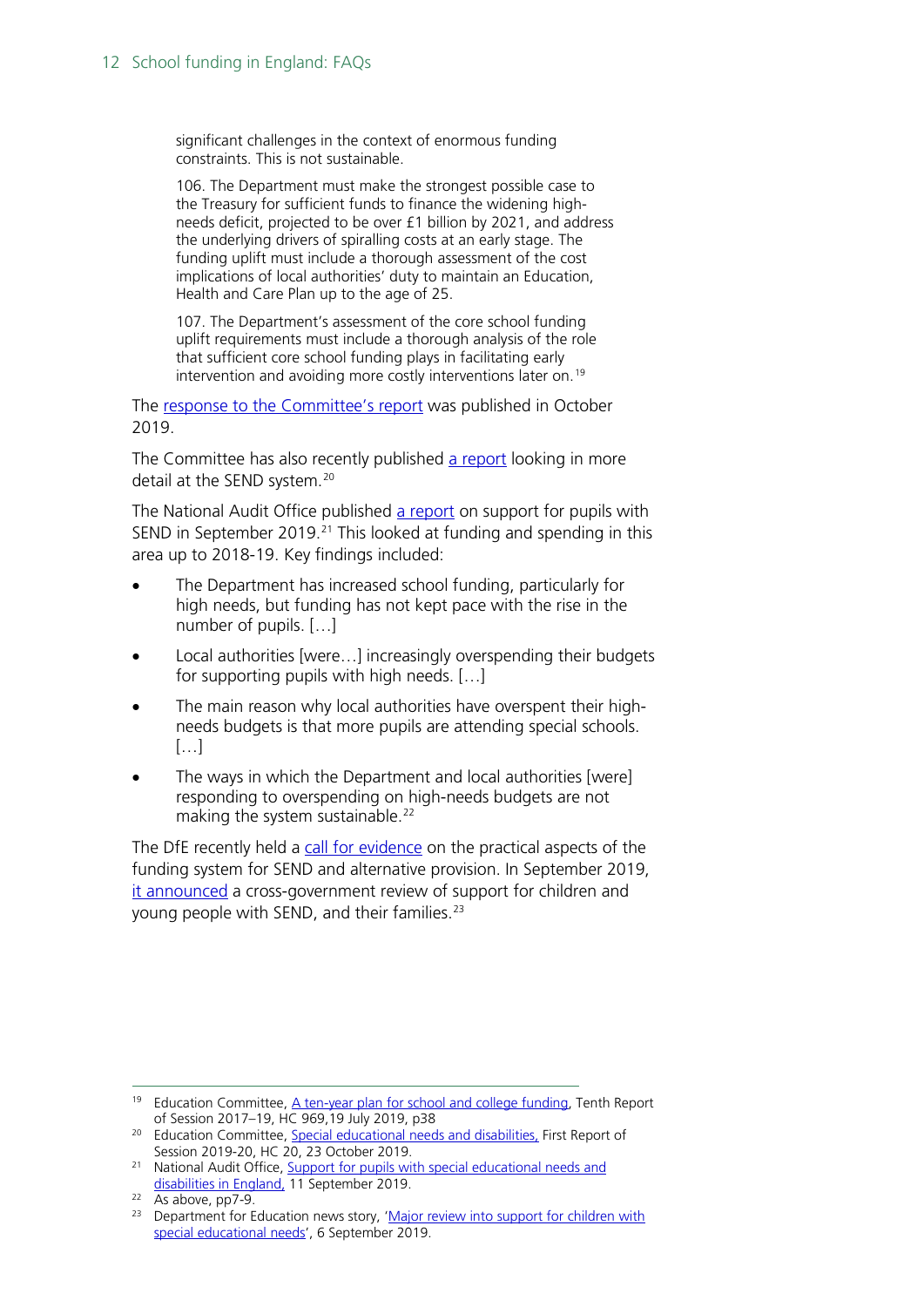## <span id="page-12-0"></span>2. What's the position on the National Funding Formula (NFF)?

## <span id="page-12-1"></span>2.1 Background to the NFF

A new national funding formula has been used to calculate core school funding since 2018-19. There are separate funding formulas for high needs (mostly special educational needs funding – discussed above), services centrally provided by local authorities, and early years provision. Local authorities receive a block grant from the DfE, called the Dedicated Schools Grant, or DSG.

Although this block grant is the main funding source for schools, they receive money from other sources as well, including:

- Pupil Premium funding.
- Sixth form funding already distributed according to a national formula.
- Capital funding for maintenance, expansions and rebuilds.
- Self-generated income.

## <span id="page-12-2"></span>2.2 When will the schools NFF be fully implemented?

#### <span id="page-12-3"></span>A soft formula and the continuing role of local authorities

For 2018-19, 2019-20 and 2020-21, the schools NFF is operating as a soft formula. This means that local authorities retain a role in distributing funding and deciding how much individual schools receive in their delegated budgets.

During this period, the schools NFF is being used to generate **notional** allocations for individual schools which are then aggregated, adjusted, and passed to the local authority for onward distribution according to locally-determined formula arrangements. The DfE provides guidance and encourages LAs to reflect the design of the NFF in their local arrangements.

### <span id="page-12-4"></span>The move to a hard formula

The 2017 Government said it remained committed to the introduction of a hard schools NFF but did not confirm when this would take place. A hard formula would mean that funding is given directly to schools, largely cutting local authorities out of the distribution process for core school funding.

## <span id="page-12-5"></span>2.3 How is SEND funding calculated?

Alongside reforms to core school funding and the introduction of the schools NFF, the DfE is also implementing a new national funding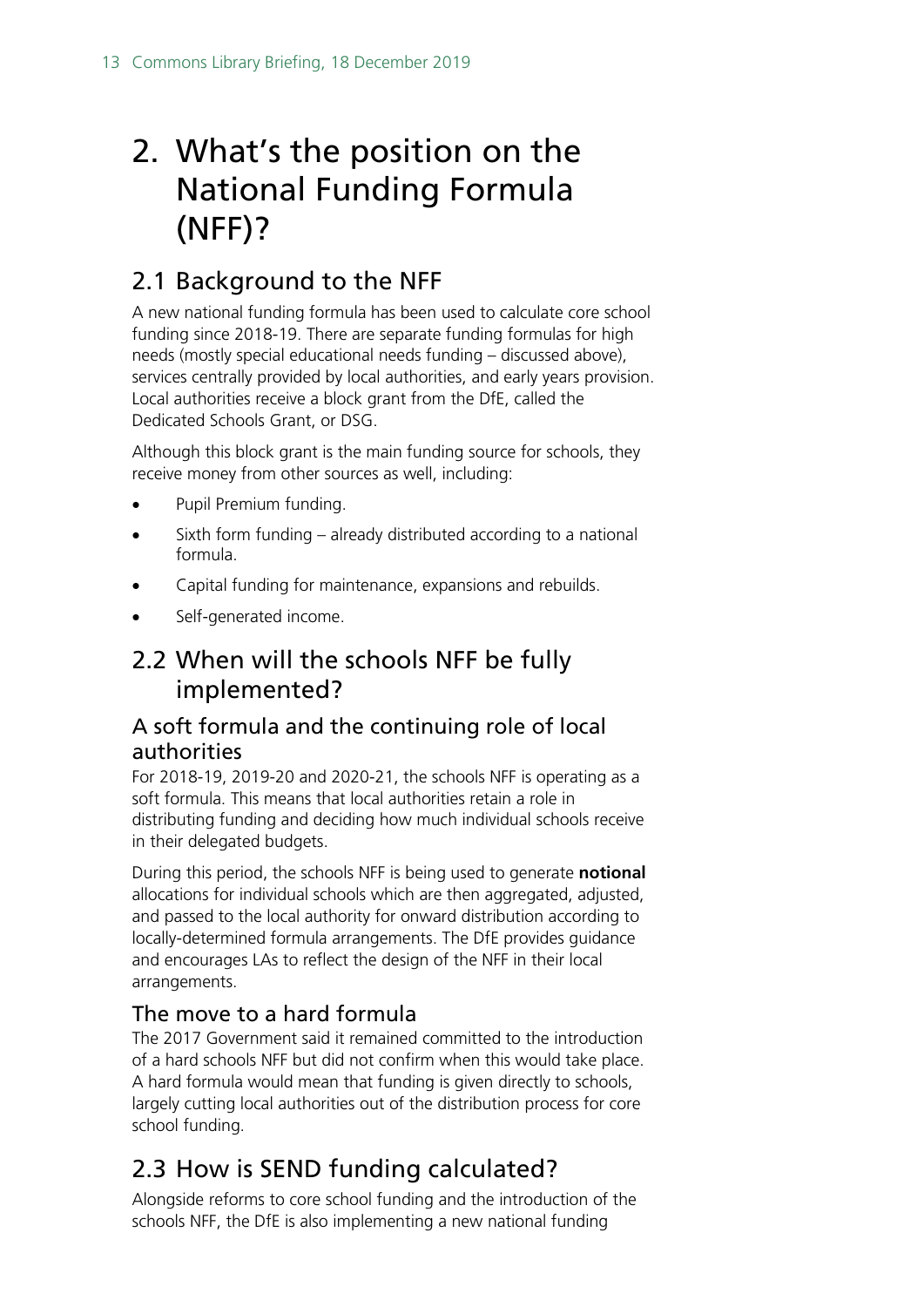formula for high needs – largely, this is funding for children and young people with special educational needs.

From 2018-19, local authorities have received high needs funding calculated according to this national formula. The high needs formula includes, among other factors, a basic unit of per pupil funding for pupils in specialist SEN provision, historic spend, and also proxy measures such as population, school attainment, and numbers of children in bad health. More detail on the high need formula, and transition arrangements, can be found in the DfE's high need funding [operational guide for 2020-21.](https://www.gov.uk/government/publications/high-needs-funding-arrangements-2020-to-2021) [24](#page-13-0)

Further background information on the SEND system in England can be found in a linked House of Commons Library briefing paper:

• [Special educational needs: Support in England.](https://researchbriefings.parliament.uk/ResearchBriefing/Summary/SN07020)

<span id="page-13-0"></span><sup>&</sup>lt;sup>24</sup> Education and Skills Funding Agency (ESFA), High needs funding 2020 to 2021 [Operational guide,](https://www.gov.uk/government/publications/high-needs-funding-arrangements-2020-to-2021) October 2019.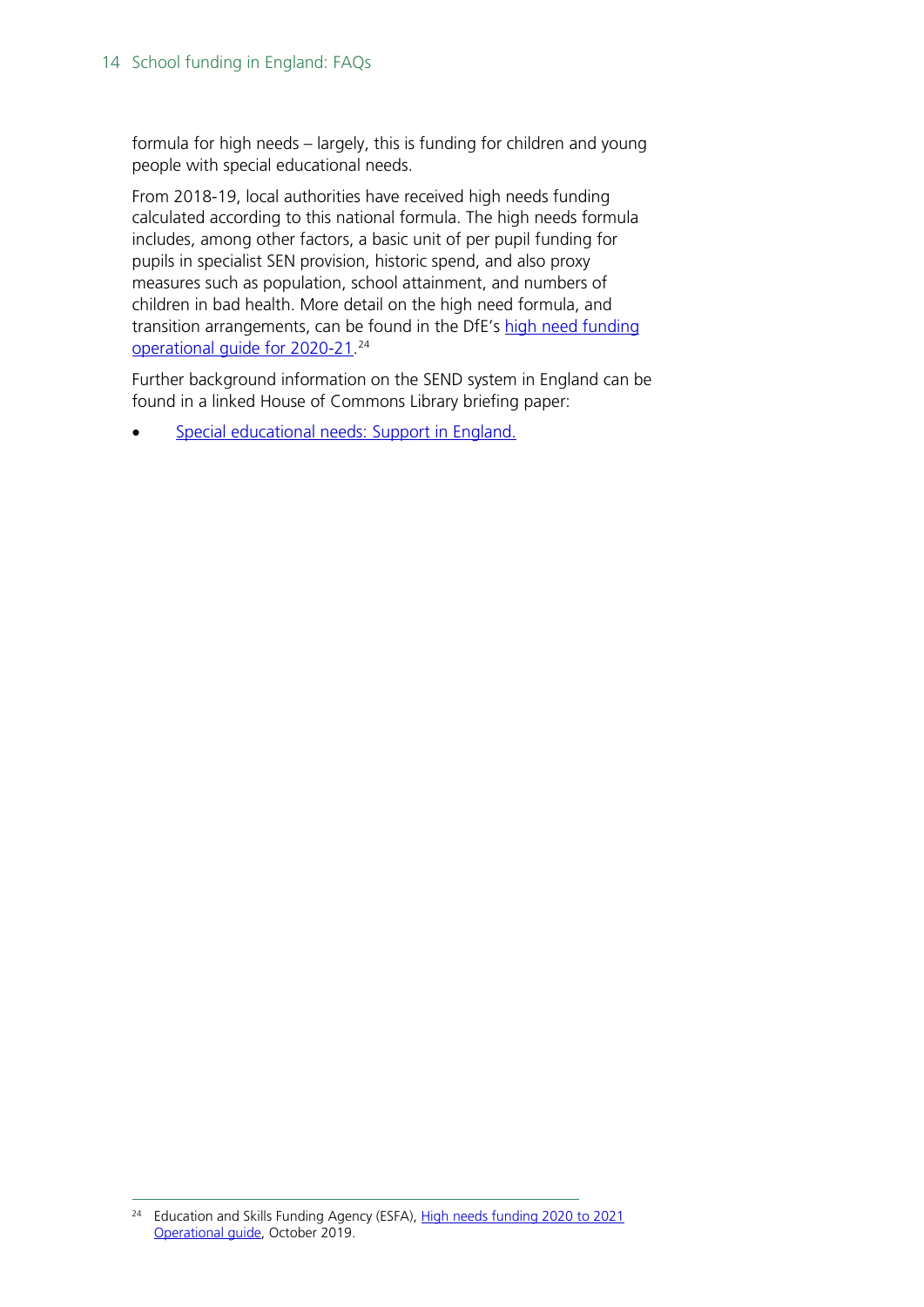## <span id="page-14-0"></span>3. Reports, analysis and parliamentary material

## <span id="page-14-1"></span>3.1 Reports and analysis

- Education Policy Institute, 'General election 2019: An analysis of [manifesto plans for education'](https://epi.org.uk/publications-and-research/ge_2019_analysis/), 6 December 2019.
- Institute for Fiscal Studies, 2019 annual report on education [spending in England,](https://www.ifs.org.uk/publications/14369) 19 September 2019.
- Education Policy Institute, 'Understanding school revenue expenditure | Part 1: Why do we need another study on school [funding?'](https://epi.org.uk/publications-and-research/understanding-school-revenue-expenditure-part-1/), 18 September 2019.
- Education Policy Institute, ['Understanding school revenue](https://epi.org.uk/publications-and-research/understanding-school-revenue-expenditure-part-2/)  [expenditure | Part 2: Which types of schools spend the most?',](https://epi.org.uk/publications-and-research/understanding-school-revenue-expenditure-part-2/) 28 October 2019.
- School Cuts campaign, Analysis of Government funding [announcements,](https://neu.org.uk/press-releases/school-funding-4-5-schools-worse-under-government-spending-plans-finds-new-analysis) September 2019.
- National Audit Office, ['Support for pupils with special educational](https://www.nao.org.uk/report/support-for-pupils-with-special-educational-needs-and-disabilities/)  [needs and disabilities in England'](https://www.nao.org.uk/report/support-for-pupils-with-special-educational-needs-and-disabilities/), 11 September 2019
- Association of Colleges, *'Implications of the 2019 Spending* [Round'](https://www.aoc.co.uk/news/implications-the-2020-1-spending-round-5-september-2019), 5 September 2019.
- Education Committe[e, A ten-year plan for](https://publications.parliament.uk/pa/cm201719/cmselect/cmeduc/969/969.pdf) school and college [funding,](https://publications.parliament.uk/pa/cm201719/cmselect/cmeduc/969/969.pdf) Tenth Report of Session 2017–19, HC 969, 19 July 2019.
- Education Committee, [Special educational needs and disabilities,](https://www.parliament.uk/business/committees/committees-a-z/commons-select/education-committee/inquiries/parliament-2017/special-educational-needs-and-disability-inquiry-17-19/) First Report of Session 2019-20, HC 20, 23 October 2019.

## <span id="page-14-2"></span>3.2 Parliamentary material

#### <span id="page-14-3"></span>Statements and DfE press releases

- [Written Statement to Parliament, School funding update,](https://www.parliament.uk/written-questions-answers-statements/written-statement/Commons/2019-09-09/HCWS1828) HCWS1828, 9 September 2019.
- Oral [Statement to Parliament on Education Funding,](https://hansard.parliament.uk/Commons/2019-09-03/debates/8A1DC868-C15C-46AF-94EE-7F2363E6D0BC/EducationFunding) 03 September 2019, Vol. 664, Col.65 onward.
- Department for Education news story, '*£30,000 starting salaries* [proposed for teachers'](https://www.gov.uk/government/news/30000-starting-salaries-proposed-for-teachers), 2 September 2019.
- Department for Education press release, 'Prime Minister boosts [schools with £14 billion package'](https://www.gov.uk/government/news/prime-minister-boosts-schools-with-14-billion-package), 30 August 2019.
- Department for Education and others, press release, ['Chancellor](https://www.gov.uk/government/news/chancellor-announces-400-million-investment-for-16-19-year-olds-education)  [announces £400 million investment for 16-19 year olds'](https://www.gov.uk/government/news/chancellor-announces-400-million-investment-for-16-19-year-olds-education)  [education'](https://www.gov.uk/government/news/chancellor-announces-400-million-investment-for-16-19-year-olds-education), 31 August 2019.
- [Written Statement to Parliament \(on teacher pay\),](https://www.parliament.uk/written-questions-answers-statements/written-statement/Commons/2019-07-22/HCWS1766) HCWS1766, 22 July 2019.